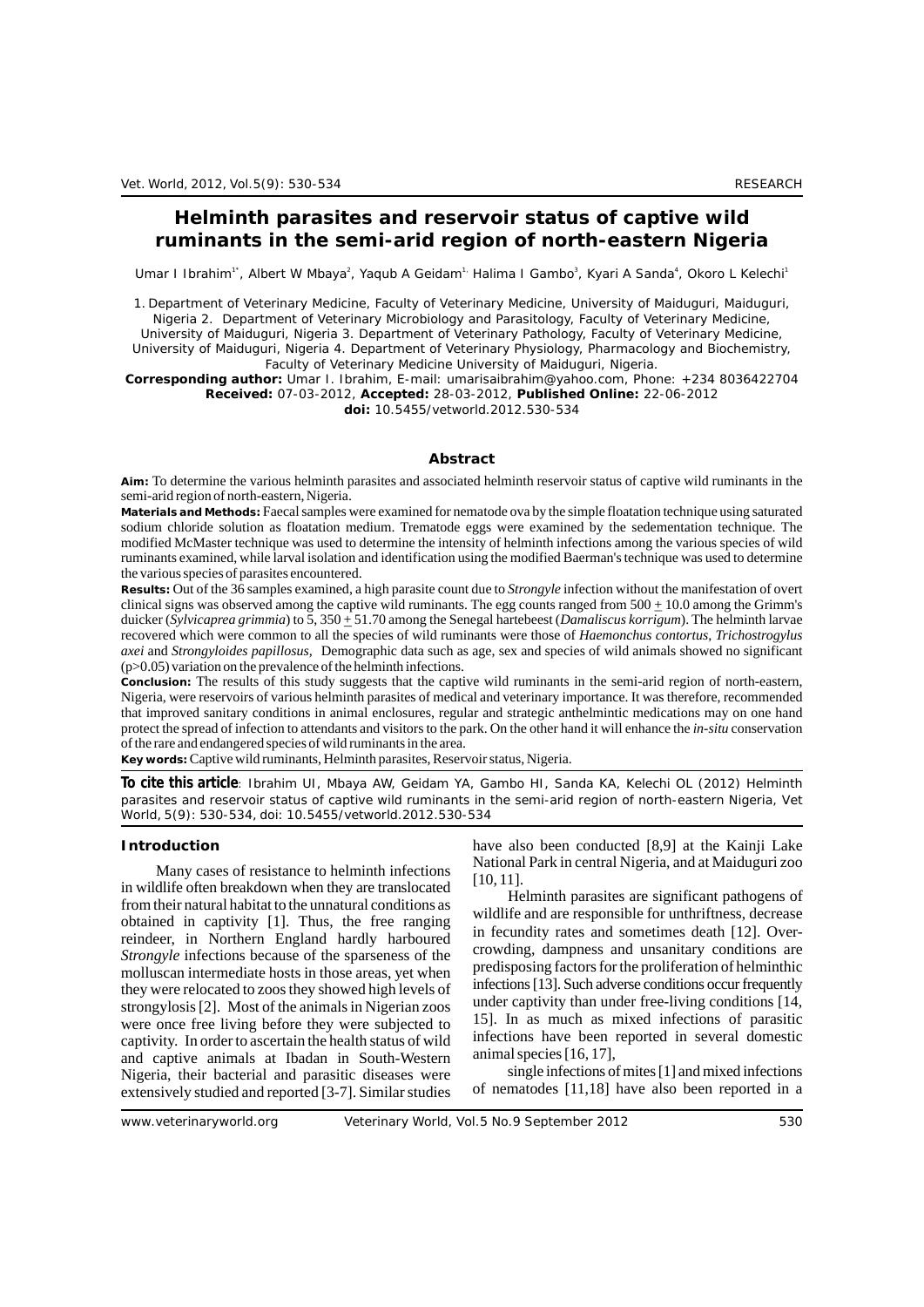Helminth parasites and reservoir status of captive wild ruminants in the semi-arid region of north-eastern Nigeria

**Table-1.** Helminth parasites of different species of captive wild ruminants examined at Sanda Kyarimi Park, Maiduguri, Nigeria

| Common names                 | <b>Scientific names</b> | <b>Number</b><br>examined | <b>Helminth</b><br>parasites found  | No. Infected (%)       | Mean (epg) $+$ S.D                | <b>Helminth larvae recovered</b>                 |
|------------------------------|-------------------------|---------------------------|-------------------------------------|------------------------|-----------------------------------|--------------------------------------------------|
| Senegal hartebeest           | Damaliscus korrigum     | 3                         | (i) Strongyle                       | 3(100)                 | $5.350 + 51.7$                    | Trichoshtrongylus axei                           |
| Cape eland                   | Tauratragus oryx        | 3                         | (i) Strongyle                       | 3(100)                 | $960 + 21.90$                     | Haemonchus contortus                             |
| Grimms duicker               | Sylvicaprea grimmia     | 6                         | (i) Strongyle                       | 4(66.7)                | $500 + 10.0$                      | Haemonchus contortus                             |
| Sitatunga                    | Tragelaphus speikei     | 6                         | (I) Strongyle<br>(ii) Strongyloides | 4(66.7)<br>4(66.7)     | $2.500 + 22.36$<br>$1.000 + 14.4$ | Haemonchus contortus<br>Strongyloides papillosus |
| West African dwarf cattle    | $- -$                   | 3                         | (I) Strongyle                       | 1(33.33)               | $850 + 20.62$                     | Haemonchus contortus                             |
| Western Kob Kobus kob        | $- -$                   |                           |                                     |                        |                                   |                                                  |
| Camel                        | Camelus dromedarius     |                           | (I) Strongyle<br>(ii) Trichuris     | 1(100)<br>1(100)       | $550 + 23.45$<br>$800 + 28.28$    | Haemonchus contortus<br>--                       |
| Dama gazelle                 | Gazella dama            | 6                         | (i) Strongyle                       | 2(33.33)               | $200 + 6.32$                      | Trichostrongylus axei                            |
| Red fronted gazelle<br>Total | Gazella rufifrons       | 6<br>36                   | (i) Strongyle                       | 2(33.33)<br>25 (69.44) | $700 + 11.83$                     | Trichostrongylus axei                            |

periods. This study was therefore, conducted at the either summarized as means ± standard deviation or eastern, Nigeria in order to establish the helminth determined using the 't'- test at the 5% level of reservoir status of the captive wild ruminants. significance [25].

## Materials and Methods **Results** Results

**The study area:** The Sanda Kyarimi Park where this The helminth parasites ofwild ruminants examined study was conducted is located in Maiduguri, the at Sanda Kyarimi Park Maiduguri are presented in capital and largest urban centre in Borno State, Table-1. A total of 36 captive wild ruminants, Nigeria. The state lies between the Sudan savannah representing nine (9) different species such as camel Nigeria. The state lies between the Sudan savannah representing nine (9) different species such as camel<br>and Sahel vegetation zones characterised by a short (Camelus dromedarius), western kobs (Kobus kob). and Sahel vegetation zones characterised by a short (*Camelus dromedarius*), western kobs (*Kobus kob*), rainy season of 3 - 4 months (June - September). The Senegal hartebeests (*Damaliscus korrigum*). rainy season of 3 - 4 months (June - September). The Senegal hartebeests (*Damaliscus korrigum*), rainy season precedes a prolonged dry season of more sitatungas (*Tragelaphus speikei*), cape elands conditions are not favourable for the development and *grimmia*), West African dwarf cattle, red fronted

collected as they were freshly dropped from 36 captive among the different species of captive wild ruminants<br>wild ruminants. Each sample was labelled and examined. The various parasites encountered were wild ruminants. Each sample was labelled and examined. The various parasites encountered were run accompanied with demographic data such as place of expressed in percentages of which 3 (100%) of the accompanied with demographic data such as place of senegal hartebeest examined tested positive for collection, age and sex of each animal. A total of 100 Senegal hartebeest examined tested positive for samples were collected during several visits to the park. Strongyle eggs with a mean epg of  $5,350 \pm 51.7$ , while

Examination of faecal samples: Faecal samples *Trichostrongylus axei*. Out of the three cape elands were examined for nematode ova by the simple *(Tauratraous oryx)* examined all of them (100%) were examined for nematode ova by the simple (*Tauratragus oryx*) examined, all of them (100%) floatation technique using saturated sodium chloride tested positive for *Strongyle* egg with a mean eng of floatation technique using saturated sodium chloride tested positive for S*trongyle* egg with a mean epg of solution as floatation medium [20-23] while, trematode  $960 + 21.90$  while helminth larvae recovered were solution as floatation medium [20-23] while, trematode  $960 \pm 21.90$ , while helminth larvae recovered were<br>ova were examined using sedimentation technique those of Haemonchus contortus. Similarly out of the ova were examined using sedimentation technique those of *Haemonchus contortus*. Similarly, out of the [24]. The morphological identification of helminth six Grimm's duikers (Syvicanza grimmia) examined A [24]. The morphological identification of helminth six Grimm's duikers (*Syvicapra grimmia*) examined, 4 ova was done according to standard criteria [17, 21]. (66.7%) tested positive for *Strongyle eggs* with a mean

larval isolation and identification: Quantification of helminth eggs was determined using modified examined, 1(33.33%) tested positive for *Strongyle* McMaster technique with saturated sodium chloride eggs with a mean (epg) of  $850 \pm 20.62$ , with solution as floatation medium [24] while larval *Haemonchus contortus larvae recovered*. Out of the isolation and identification to determine the species of six sitatungas (*Tragelaphus speikei*) examined, 4 helminths encountered was carried out using the (66.7%) tested positive for *Strongyle* and the helminth modified Baerman`s technique [17, 21]. larvae recovered were those of *Haemonchus contortus* 

variety of wild animals kept in captivity for long **Statistical analysis of data:** Data obtained were Sanda Kyarimi Park in the semi-arid region of north- percentages and the difference between means were

than 8 months duration, when environmental (*Tauratragus oryx*), Grimm's duikers (*Sylvicaprea* survival of pre-parasitic stages of parasitic helminths gazelles (*Gazella rufifrons*) and dama gazelles [10,11,19]. (*Gazella dama*) were examined. Worm burdens were Collection of faecal samples: Faecal samples were expressed as mean egg counts per gram of faeces (epg) collected as they were free by dropped from 36 centive among the different species of captive wild ruminants the helminth larvae recovered in this case was (66.7%) tested positive for Strongyle eggs with a mean Estimation of egg count per gram of faeces / (epg) of  $500 \pm 10.0$  with *Haemonchus contortus* larvae<br>larval isolation and identification: Quantification recovered. Out of the three West African dwarf cattle Haemonchus contortus larvae recovered. Out of the (66.7%) tested positive for *Strongyle* and the helminth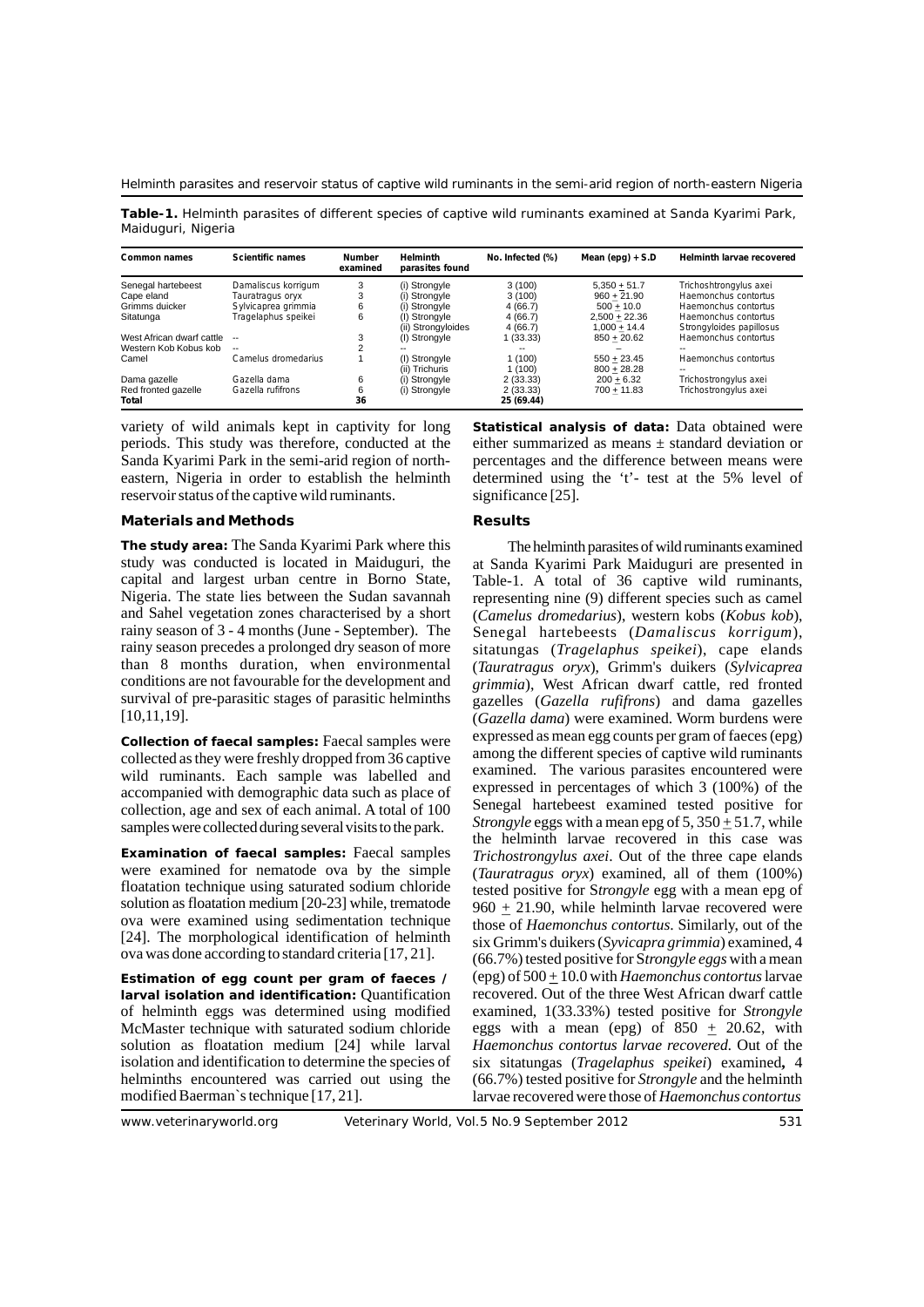Helminth parasites and reservoir status of captive wild ruminants in the semi-arid region of north-eastern Nigeria

**Table-2.** Age distribution of helminth parasites of captive wild ruminants examined at Sanda Kyarimi Park, Maiduguri, Nigeria

| Common names                              | <b>Number</b><br>examined | Helminth parasites found           | Number positive (%)<br>Youna | Adult                  | Mean (epg) $+$ S.D                | <b>Helminth larvae recovered</b>                 |
|-------------------------------------------|---------------------------|------------------------------------|------------------------------|------------------------|-----------------------------------|--------------------------------------------------|
| Senegal hartebeest                        | 3                         | (I) Strongyle                      | $\overline{\phantom{a}}$     | 3(100)                 | $5.350 + 51.7$                    | Trichostrongylus axei                            |
| Cape eland                                | 3                         | (i) Strongyle                      | $\overline{\phantom{a}}$     | 3(100)                 | $960 + 21.90$                     | Haemonchus contortus                             |
| Grimm's duicker                           | 6                         | (i) Stronavle                      | $\overline{\phantom{a}}$     | 4(66.7)                | $500 + 10.0$                      | Haemonchus contortus                             |
| Sitatunga                                 | 6                         | (I) Strongyle<br>(ii)Strongyloides | 4(66.7)<br>4(66.7)           | -                      | $2.500 + 22.38$<br>$1.000 + 14.4$ | Haemonchus contortus<br>Strongyloides papillosus |
| West Africandwarf cattle<br>Western Kob 2 | 3                         | (I) Strongyle                      | --                           | 1(33.33)               | $850 + 20.62$                     | Haemonchus contortus                             |
| Camel                                     |                           | (I) Strongyle<br>(ii) Trichuris    | $\overline{\phantom{a}}$     | 1(100)<br>1(100)       | $550 + 23.45$<br>$800 + 28.28$    | Haemonchus contortus                             |
| Dama gazelle                              | 6                         | (i) Strongyle                      | 1(16.67)                     | 1(16.67)               | $200 + 6.32$                      | Trichostrongylus axei                            |
| Red fronted gazelle<br>Total              | 6<br>36                   | (i) Strongyle                      | 1(16.67)<br>10 (27.77)       | 1(16.67)<br>15 (41.66) | $700 + 11.83$                     | Trichostrongylus axei                            |

**Table-3.** Sex distribution of helminth parasites of captive wild ruminants examined at Sanda Kyarimi Park, Maiduguri, Nigeria

| <b>Common names</b>          | <b>Number</b><br>examined | Helminth parasites found           | Number positive (%)<br>Male | Female               | Mean (epg) $+$ S.D                | Helminth larvae recovered                        |
|------------------------------|---------------------------|------------------------------------|-----------------------------|----------------------|-----------------------------------|--------------------------------------------------|
| Senegal hartebeest           | 3                         | (i) Strongyle                      | 1 (33.33)                   | 2(66.67)             | $5.350 + 51.7$                    | Trichostrongylus axei                            |
| Cape eland                   | 3                         | (i) Strongyle                      | 1 (33.33)                   | 2(66.67)             | $960 + 21.90$                     | Haemonchus contortus                             |
| Grimm's duicker              | 6                         | (i) Strongyle                      | 3(50)                       | (16.67)              | $500 + 10.0$                      | Haemonchus contortus                             |
| Sitatunga                    | 6                         | (I) Strongyle<br>(ii)Strongyloides | 4(66.67)<br>4(66.67)        | --                   | $2.500 + 22.36$<br>$1.000 + 14.4$ | Haemonchus contortus<br>Strongyloides papillosus |
| West African dwarf cattle    | 3                         | (i) Strongyle                      | --                          | 1(33.33)             | $850 + 20.62$                     | Haemonchus contortus                             |
| Western Kob                  | $\sim$                    |                                    |                             |                      |                                   |                                                  |
| Camel                        |                           | (I) Strongyle<br>(ii) Trichuris    | 1 (100)<br>1 (100)          |                      | $550 + 23.45$<br>$800 + 28.28$    | Haemonchus contortus                             |
| Dama gazelle                 | 6                         | (i) Strongyle                      | 1 (16.67)                   | 1(16.67)             | $200 + 6.32$                      | Trichostrongylus axei                            |
| Red fronted gazelle<br>Total | 6<br>36                   | (i) Strongyle                      | 1 (16.67)<br>17 (47.22)     | (16.67)<br>8 (22.22) | $700 + 11.83$                     | Trichostrongylus axei                            |

*and Strongyloides papillosus* with a mean epg of 2,500 were recovered. Out of the six sitatunga (*Tragelaphus*  + 22.36 and 1,100 + 14.4 respectively while no *speikei*) examined, 4(66.7%) were young and infected parasite larvae were recovered from the two western with *Strongyle* with a mean epg of  $2{,}500 \pm 22.38$ , kobs (*Kobus kob*) examined. while helminth larvae recovered were those of

tested positive for both *Strongyle* and *Trichuris* specie positive for *Strongyloides* with a mean epg of 1,000 + with mean epg of  $550 \pm 23.45$  and  $800 \pm 28.28$  14.14 with the larvae of *Strongyloides papillosus* respectively, with *Haemonchus contortus* larvae recovered. Out of the 3 (100%) West African dwarf recovered. Two (53.33%) out of the six dama gazelles cattle examined, 1 (33.33%), adult tested positive for (*Gazella dama*) examined during this study tested *Strongyle* eggs with mean epg of  $850 \pm 20.62$  while the positive for *Strongyle* with a low (epg) of  $22 \pm 6.32$  larvae recovered were those of *H. contortus*. The only

A total of six red fronted gazelle (*Gazella* with an epg of  $550 \pm 23.45$  and  $800 \pm 28.28$  *rufifrons*) were examined in this study, where 2 respectively with *Haemonchus contortus larvae* (33.33%) tested positive for S*trongyle* egg with a *recovered*. Out of the six-dama gazelles examined, mean epg of  $700 \pm 11.83$  while helminth larvae five were adults and one young. One adult dama recovered were those of *Trichostrongylus axei*. gazelle and the only young tested positive for

captive wild ruminants examined at the Sanda cases, with *Trichostrongylus axei* larvae recovered. Kyarimi Park, Maiduguri, Nigeria is presented in Six red fronted gazelles comprising of 5 adults and one Table-2. All three Senegal hartebeest (*Damaliscus* young were examined during this study. *korrigum*) examined were adults and all tested Only 1(16.67%) adult and one 1(16.67%) young positive for *Strongyle* with mean epg of 5,  $350 \pm 51.70$  tested positive for *Strongyle* with a mean epg  $\pm$  of 700 with *Trichostrongylus axei* larvae recovered. Three  $\pm$  11.83 for both animals while the helminth larvae adult cape elands *(Tauratragus oryx)* were examined recovered were those of *Trichostrongylus axei*. and all 3(100%) were positive for *Strongyle* ova with a The distribution of helminth parasites of captive mean epg of 960 + 21.90 while *H. contortus* larvae wild ruminants in Sanda Kyarimi Park, Maiduguri

The only camel (*Camelus dromedarus*) examined *Haemonchus contortus*. In addition, 4 (66.7%) tested while helminth larvae recovered were those of adult camel (*Camelus dromedarus*) examined, 1 Trichostrongylus axei. (100%) was positive for both *Strongyle and Trichuris Trichastrongylus axei.* (100%) was positive for both *Strongyle and Trichuris* A total of six red fronted gazelle (*Gazella* with an epg of 550  $\pm$  23.45 and 800  $\pm$  28.28 *respectively with Haemonchus contortus larvae* The age distribution of the helminth parasites of *Strongyle* eggs with a mean epg of 200 + 6.22 in both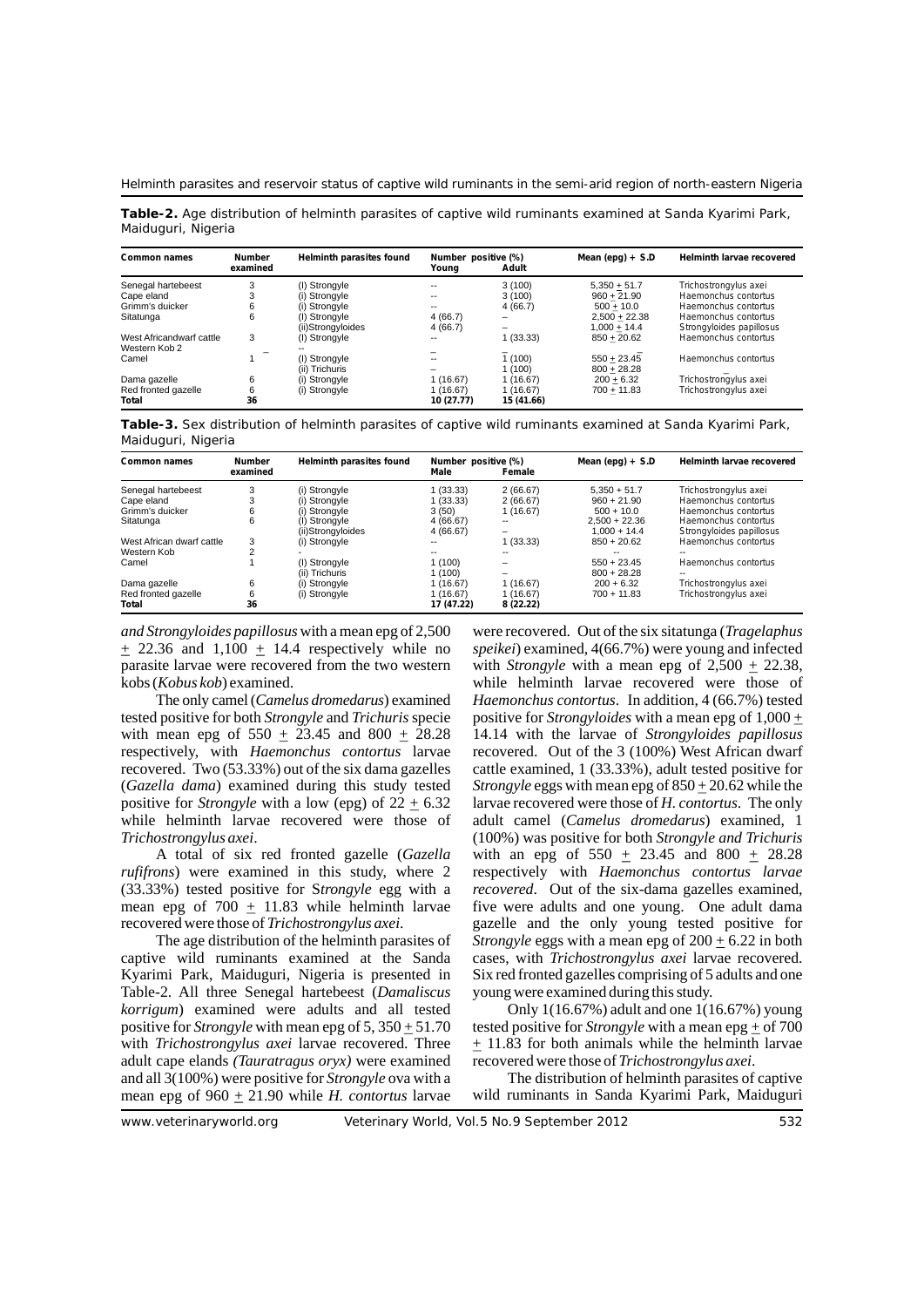(*Damaliscus korrigum*) examined during this study study. This study, which was conducted from June to was a male with 2 females. Both sexes tested positive September (rainy season), probably influenced the for *Strongyle* with a mean epg of  $5,350 \pm 51.70$ , while high egg count. Most parasites tend to reach their the helminth larvae recovered were those of highest biotic potential during the rainy season [15]. the helminth larvae recovered were those of *Trichostrongylus axei*. Only 1(33.33%) of the cape Secondly, the larval infectivity and acquisition has eland (*Tauratragus oryx*) was a male, which tested been reported by several researchers to increase positive for *Strongyle* eggs. The other two were tremendously during the rainy season [1,6].<br>females, which tested positive for *Strongyle* eggs with Furthermore, the general high egg counts encountered a mean epg of  $960 + 21.90$ , and the helminth larvae among the wild ruminants as compared to those of an recovered were those of *Haemonchus contortus*. Out earlier study in the park [10,11] showed that the of the six Grimm's duiker (*Sylvicaprea grimmia*) deterioration of sanitary conditions in the park and examined during the study, 3(50%) were males while irregular anthelmintic medications over the years played 3(50%) were females. One (16.67%) out of the a vital role in the epidemiology of the infections. females tested positive for *Strongyle*s while all the 3 The sitatunga (*Tragelaphus spekei)* and the males tested positive for *Strongyle* with a mean epg of  $500 \pm 10.00$ , with *Haemonchus contortus larvae* recorded the highest egg counts of 2,500 and 5,350 recovered. Out of the 6 sitatungas (*Tragelaphus* respectively due to *Strongyle* infection. The larvae *speikei*) examined 4 (66.7%) were males which tested recovered were those of *Haemonchus contortus, and*  positive for both *Strongyles* and *Strongyloides*. Mean *Trichostrongylus axei*. Under normal circumstances, (epg) for *Strongyle* was  $2,500 + 22.36$  and  $1,000 +$  such high egg count often resulted into overt disease or 14.14 for *Strongyloides* while *Haemonchus contortus* outbreaks among domestic animals [17]. However, the and *Trichostrongylus axei*larvae were recovered. Two absence of overt clinical signs or death in this species out of the six sitatungas (*Tragelaphus speikei*) in the of wild ruminants in particular might be associated eggs. One (33.33%) out of the three West African reservoir status as wild animals [18]. Despite these, it dwarf cattle examined during this study was a female has been reported that many cases of presumed which was positive for *Strongyle* eggs with a mean epg resistance to helminthosis in wildlife often break of 850  $\pm$  20.62 while the helminth larvae recovered down when subjected to the stress of captivity [1]. were those of *Haemonchus contortus*. The remaining The camel (*Camelus dromedarus*) for the first two were males, which were positive for helminth ova. time harboured*Trichuristrichuria,* a parasite of humans The only camel (*Camelus dromedarus*) present in the and primates. This strange occurrence might be park during the study was a male in which *Trichuris* associated with 'spurious' infection or likely a new and *Strongyle* were encountered with a mean epg of host adaptation [17]. *Trichuris trichuria* have been 550  $\pm$  23.45 and 800  $\pm$  28.28 due to *Strongyles* and reported among captive chimpanzee (*Pan troglodytes*) Trichuris specie respectively with *H. contortus* larvae in the same park [26]. The occurrence of the same recovered. Out of the six dama, gazelles examined, parasites in several of the groups examined agrees two, (One male and one female) were positive for with previous reports [10, 11] where one attendant was *Strongyles*, with a mean epg of  $200 \pm 6.32$  in both responsible for cleaning several pens, cages and enclosures cases, where *Trichostrongylus axei* was the helminth thereby acting as a vehicle of cross transmission larvae recovered. *Strongyle* was equally encountered between different animal groups. larvae recovered. *Strongyle* was equally encountered in two of the six red fronted gazelles (*Gazella rufifrons*) present in the park, where 1(16.67%) male Conclusion and  $1(16.67%)$  female were positive for *Strongyle* The results of this study suggests that the captive with a mean epg of  $700 \pm 11.83$  with *Trichostrongylus* wild ruminants in the semi-arid region of northwith a mean epg of  $700 \pm 11.83$  with *Trichostrongylus* wild ruminants in the semi-arid region of north-<br>*axei* larvae encountered. eastern. Nigeria, are reservoirs of various helminth

according to sex and their associated worm burden is reported to occur among captive wild ruminants in the presented in Table-3. same park [11]. However, the present study recorded a 1(33.33%) out of the 3 Senegal hartebeests very high egg counts as compared to the previous been reported by several researchers to increase Furthermore, the general high egg counts encountered

> *respectively due to <i>Strongyle* infection. The larvae with innate resistance to helminthosis due to their has been reported that many cases of presumed

> host adaptation [17]. *Trichuris trichuria* have been in the same park [26]. The occurrence of the same

eastern, Nigeria, are reservoirs of various helminth parasites of medical and veterinary importance. It was **Discussion**  therefore, recommended that improved sanitary conditions, All the parasites recovered from the various in animal enclosures, balanced nutrition, environmental species of wild ruminants are common to domestic enrichment, regular and strategic anthelmintic medications animals in Nigeria [10]. They have previously been may on one hand protect the spread of infection to